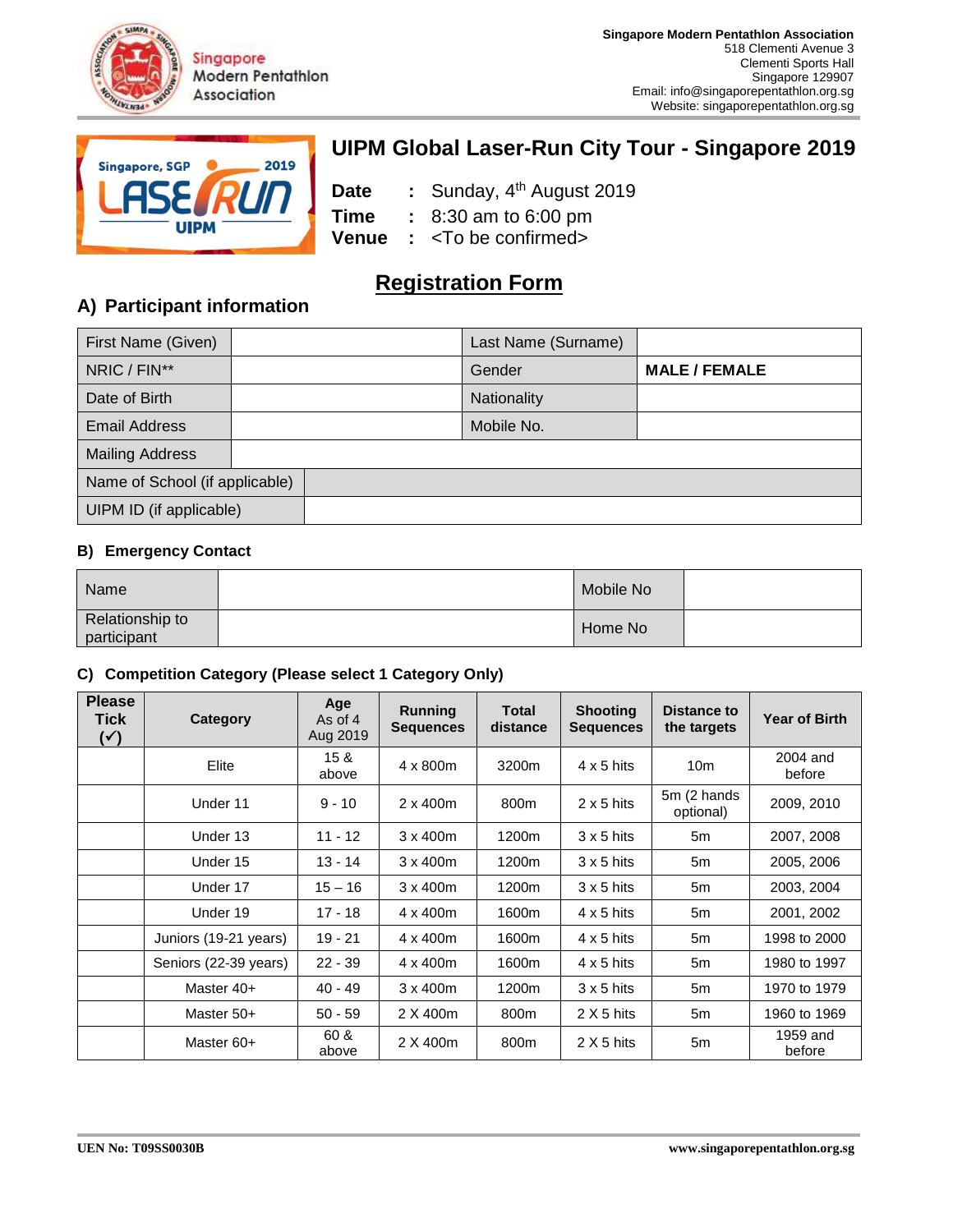

|                                              | <b>Entry Fees</b>              |               |
|----------------------------------------------|--------------------------------|---------------|
| Category                                     | Early Bird (Until 31 May 2019) | <b>Normal</b> |
| Elite                                        | SGD 40                         | <b>SGD 50</b> |
| Under 11, Under 13, Under 15,<br>Under 17    | SGD <sub>25</sub>              | SGD 30        |
| Under 19, Juniors, Master 50+,<br>Master 60+ | SGD 30                         | <b>SGD 35</b> |
| Juniors, Seniors, Master 40+                 | SGD 35                         | SGD 40        |

## **D) Event T-Shirt**



| SHOULDER CHEST |            | <b>SLEEVE LENGTH</b> | LENGTH       |
|----------------|------------|----------------------|--------------|
| 15"            | $34^\circ$ |                      | $25^\circ$   |
| IB             | 36"        | 75*                  | 26"          |
|                | 36         | 8"                   | $27^{\circ}$ |
|                | 40         | 85°                  |              |
| 19"            | 42         | 9°                   | $29^{\circ}$ |
| $20^{\circ}$   | 44         | 9.5"                 | 30.          |
| $Si$ .         | 46'        | IQ,                  | 31'          |
| 22"            |            | $10.5^\circ$         | 32           |
| 24'            |            | $1.5^{\circ}$        |              |
|                |            |                      |              |

| Size*                           | 2XS | <b>XS</b> | S | M | L. | <b>XL</b> | 2XL | 3XL | 5XL |
|---------------------------------|-----|-----------|---|---|----|-----------|-----|-----|-----|
| Please<br>Tick** $(\checkmark)$ |     |           |   |   |    |           |     |     |     |

\* Size may differ +/- 5%

\*\* Select 1 size only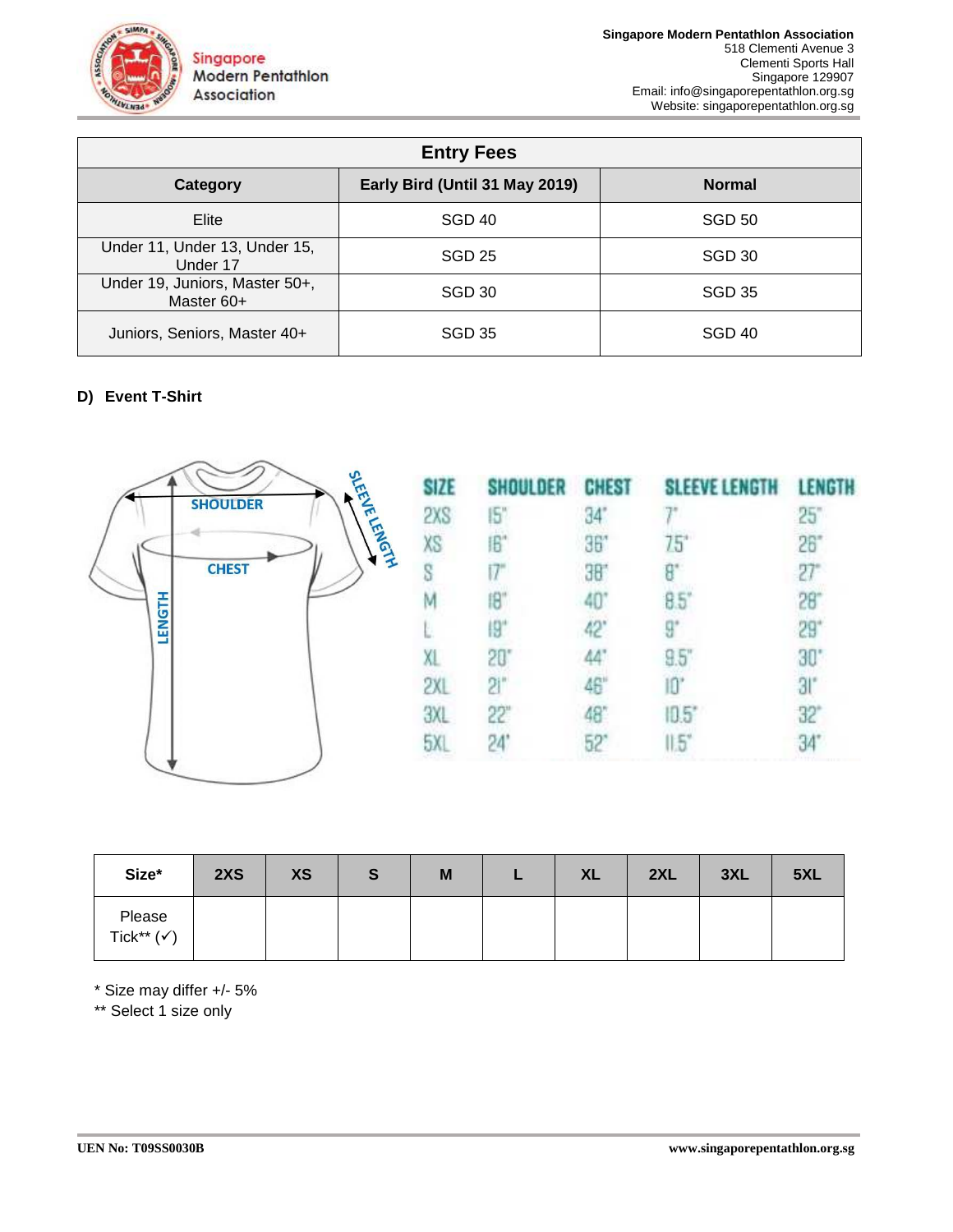

## **E) Laser-Run Workshops (OPTIONAL)**

Participants are encouraged to attend at least one laser-run workshop, to learn on how to handle the laser pistol prior to the competition. Fees:

| <b>No. of Sessions</b> | Fees              | Please Select One (√) |
|------------------------|-------------------|-----------------------|
| 1 Session              | <b>SGD 10</b>     |                       |
| 2 Sessions             | SGD <sub>18</sub> |                       |
| 3 Sessions             | <b>SGD 25</b>     |                       |
| 4 Sessions             | <b>SGD 30</b>     |                       |

**Note:** We will contact you once the venue & time for the laser shooting workshops is firmed.

#### **F) Indemnity Section**

| <b>Medical Declaration</b>                                                                                                 | <b>YES</b> | <b>NO</b> | If 'YES', please specify |
|----------------------------------------------------------------------------------------------------------------------------|------------|-----------|--------------------------|
| <b>1. HAVE YOU EVER HAD</b>                                                                                                |            |           |                          |
| a) Chest pain, high blood pressure, heart problems<br>such as heart murmur, extra heart beat or other<br>heart abnormality |            |           |                          |
| b) Asthma, bronchitis, tuberculosis, sinusitis, other<br>lung problems                                                     |            |           |                          |
| c) Fits, epilepsy, fainting attacks, migraine, severe<br>head injury                                                       |            |           |                          |
| d) Severe eye problems / poor vision                                                                                       |            |           |                          |
| e) Nervous illness                                                                                                         |            |           |                          |
| f) Bone or joint injury                                                                                                    |            |           |                          |
| g) A carrier status for any infectious disease                                                                             |            |           |                          |
| h) Are you pregnant?                                                                                                       |            |           |                          |
| <b>Blood Type</b>                                                                                                          |            |           |                          |

### **G) Parental Consent (applicable to participant age 21 and below)**

Participants under 21 year of age as of the event date are required to seek parental or guardian consent by completing the relevant declaration forms during registration. Failing which, the Organiser reserves the right to refuse entry to that participant.

I, \_\_\_\_\_\_\_\_\_\_\_\_\_\_\_\_\_\_\_\_\_\_\_\_\_\_\_\_\_\_\_\_\_ (Name of Parent/Guardian), \_\_\_\_\_\_\_\_\_\_\_\_\_\_\_\_\_\_\_\_\_\_\_ (NRIC/FIN), \_\_\_\_\_\_\_\_\_\_\_\_\_ (Mobile No), am the parent/guardian of the participant named in Section A), I consent him/her to participate in the **UIPM Global Laser-Run City Tour – Singapore 2019** and I agree to the Rules and Regulations (Section J) set forth by the Organiser.

> \_\_\_\_\_\_\_\_\_\_\_\_\_\_\_\_\_\_\_\_\_\_\_\_\_\_\_\_ Signature of Parent/Guardian / Date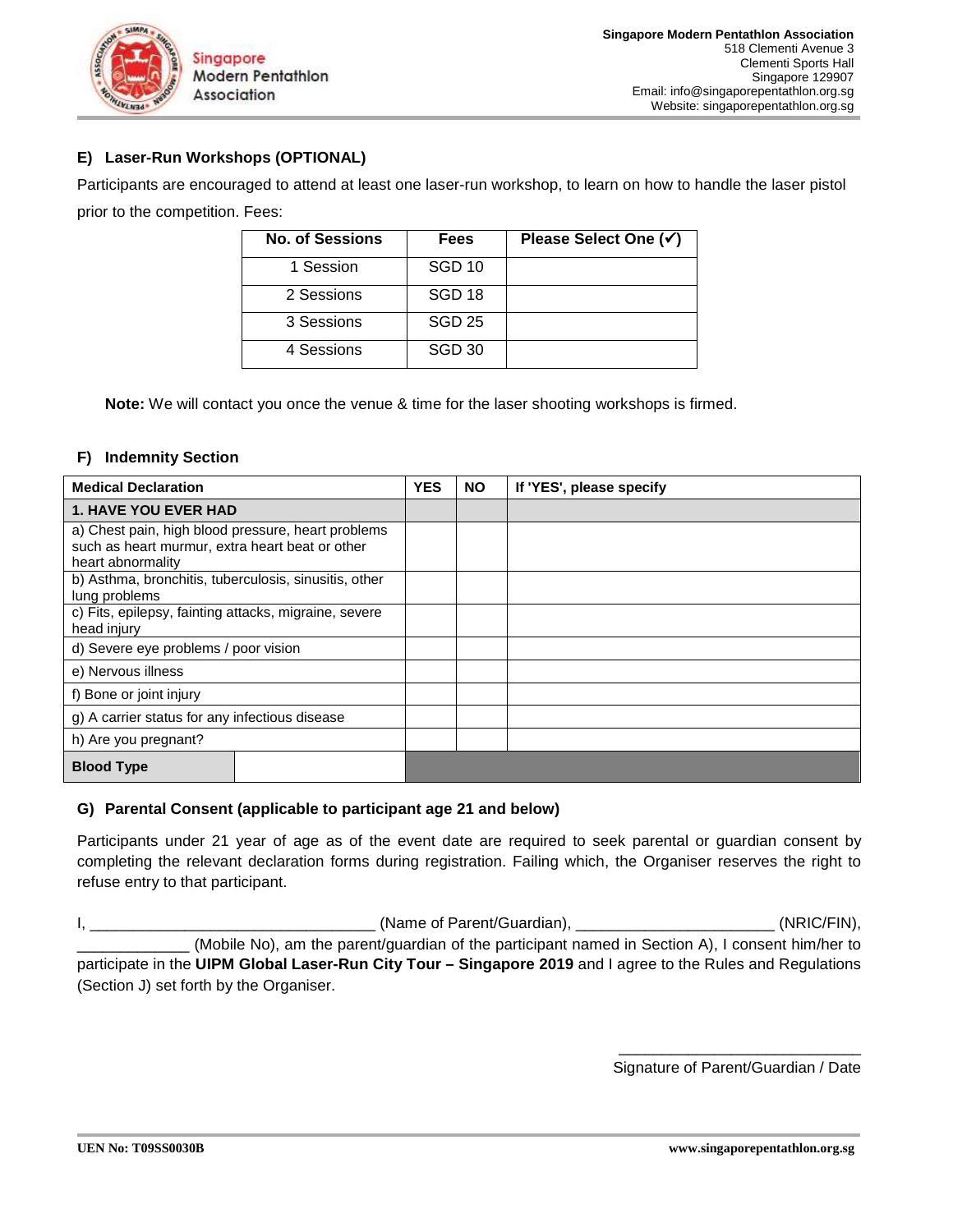

## **H) Waivers and agreements**

Please read the following waivers and agreements carefully. They include releases of liability and a waiver of legal rights, and deprive you of the ability to sue certain parties. By agreeing, you acknowledge that you have both read and understood all the text presented to you as part of the registration process.

| agre |
|------|
|      |

-

 $\Box$ 

**I agree to the Rules and Regulations (Section J)** 

I agree to the **Declaration (Section K)** 

#### **I) Payment Method**

#### i. **Bank transfer**

DBS Current Account 107-900166-1 For inter-bank transfer – Bank code: 7171, Branch code: 107

**Please notify us upon payment with your IB name and transaction number.** 

**Upon completion of this registration form, please email to info@singaporepentathlon.org.sg**

**Closing date is 22nd July 2019.**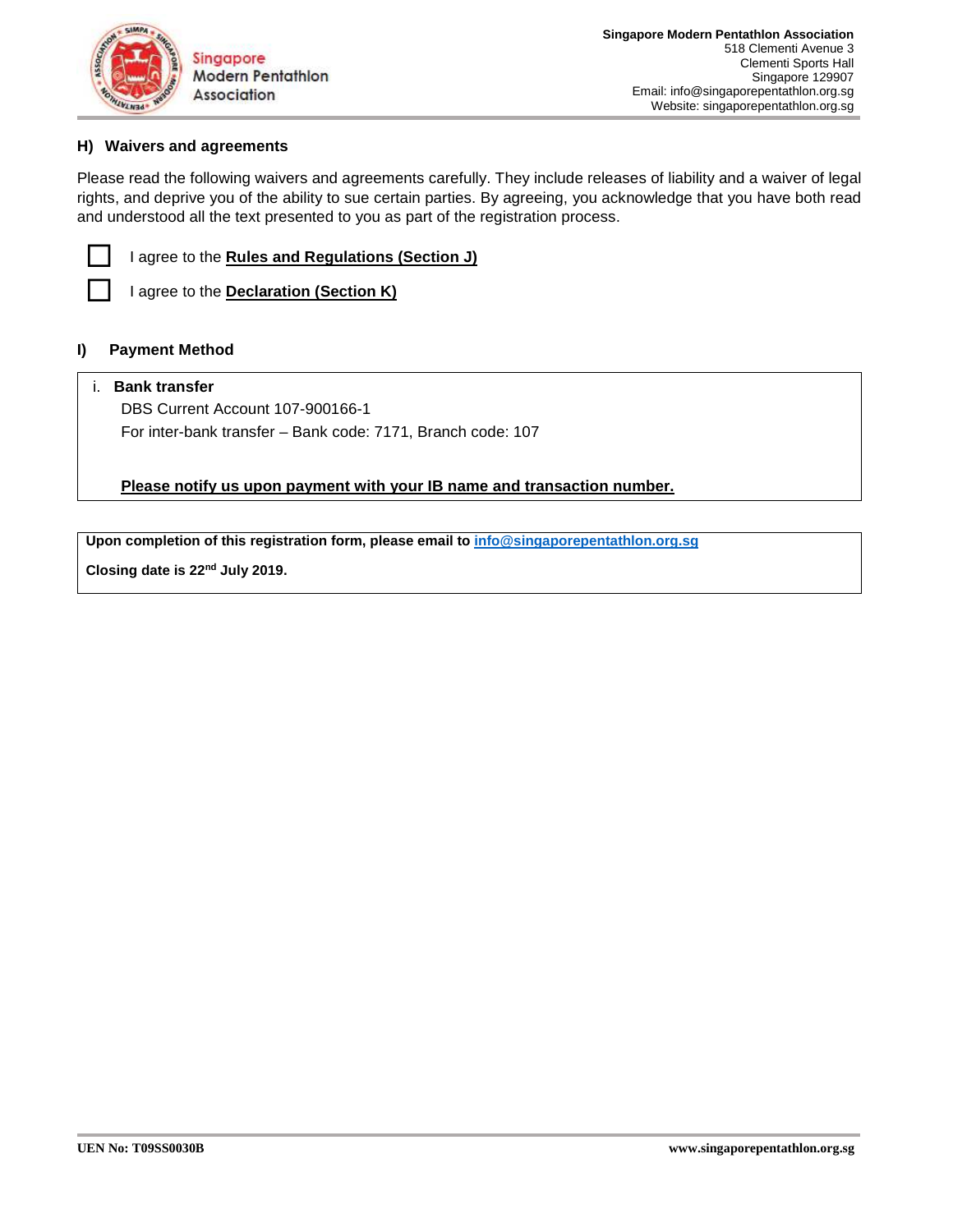

## **J) Rules & Regulations**

#### **GENERAL**

• The UIPM Global Laser Run City Tour Singapore 2019 (The "Event") is organised in accordance with the rules and regulations of the Singapore Modern Pentathlon Association (The "Organiser").

• The Organiser reserves the right to cancel, delay or postpone the event in which the registration fees paid are nonrefundable and that the Organiser is not liable for any other loss or inconvenience caused.

• The Organiser reserves the right to use any photographs, video recordings or any other records of the event for any legitimate purposes, including commercial advertising and future event publicity.

• The Organiser reserves the right to amend the rules and regulations without prior notification.

#### **REGISTRATION**

• The participant agrees to provide true, accurate, current and complete information about the participant contained in the registration form.

• The Organiser may contact the participant from time to time via SMS and Email on any service related updates with regards to this event purpose only. Any notice sent to the email address and mobile number registered with the Organiser shall be deemed as received by the Participant.

• Upon registration confirmation, amendments to registration entries are not permitted.

• All confirmed registration entries are strictly non-refundable and non-transferrable.

• The registration fee is non-refundable for participants who eventually do not participate in the event for any reasons whatsoever.

• The Organiser reserves the right to close registration before the official closing date.

• The Organiser will not be responsible for any disputes arising from any incorrect or incomplete registration entries submitted by participants.

• The minimum age eligible to participate is 7 years old as of the Event date.

• Participants under 21 year of age as of the event date are required to seek parental or guardian consent by completing the relevant declaration forms during registration. Failing which, the Organiser reserves the right to refuse entry to that participant.

• Each participant can only participate in one age category.

• The registration will only be confirmed upon successful payment of the registration fee.

#### **EVENT DAY**

• Whilst baggage depository services are provided for the participants on the event day, the Organiser will not be liable for any loss and/or damage to the belongings and items deposited.

• Participants must report to the Event officials at least 15 mins prior to their allocated reporting timing to collect their bib number.

• Participants must display their allocated bib number at all times during the Event.

• Participants are encouraged to put on the Event attire.

#### **SAFETY & HEALTH**

• Whilst reasonable precautions will be taken by the Organiser to ensure the safety of participants, participants participate in the event at their own risks and the Organiser, their sponsors, co-sponsors and their appointed officials shall not be liable for any death or injury, loss or damage, suffered or otherwise, and howsoever arising during the participation of the Event.

• Any participant feeling unwell during the Event should stop immediately and seek medical attention.

• Participants with existing or recent health conditions or have doubts about their suitability to participate in the Event and are advised to seek medical advice prior to registration and prior to the Event day.

• The Organiser reserves the right to retire any participant deemed physically incapable of continuing the Event.

#### **WAIVER & INDEMNIFICATION**

• The participant (including heirs, successors and assigns) undertakes not to make any claims or lodge any complaints whatsoever against the Organisers, Sponsors or officials of the Event for any injury, death or loss/damage to property sustained during the Event/disputes over any matter in relation to the Event.

• The participant (including heirs, successors and assigns) agrees to hold the Organisers, Sponsors, appointed officials/suppliers (each an 'Indemnified Party') harmless and keep each Indemnified Party fully and effectively indemnified from and against any and all losses, costs (including legal costs on a full indemnity basis), claims, damage and expenses whatsoever which any of them may incur (directly or indirectly) as a result of the participant's breach of any of these Rules and Regulations.